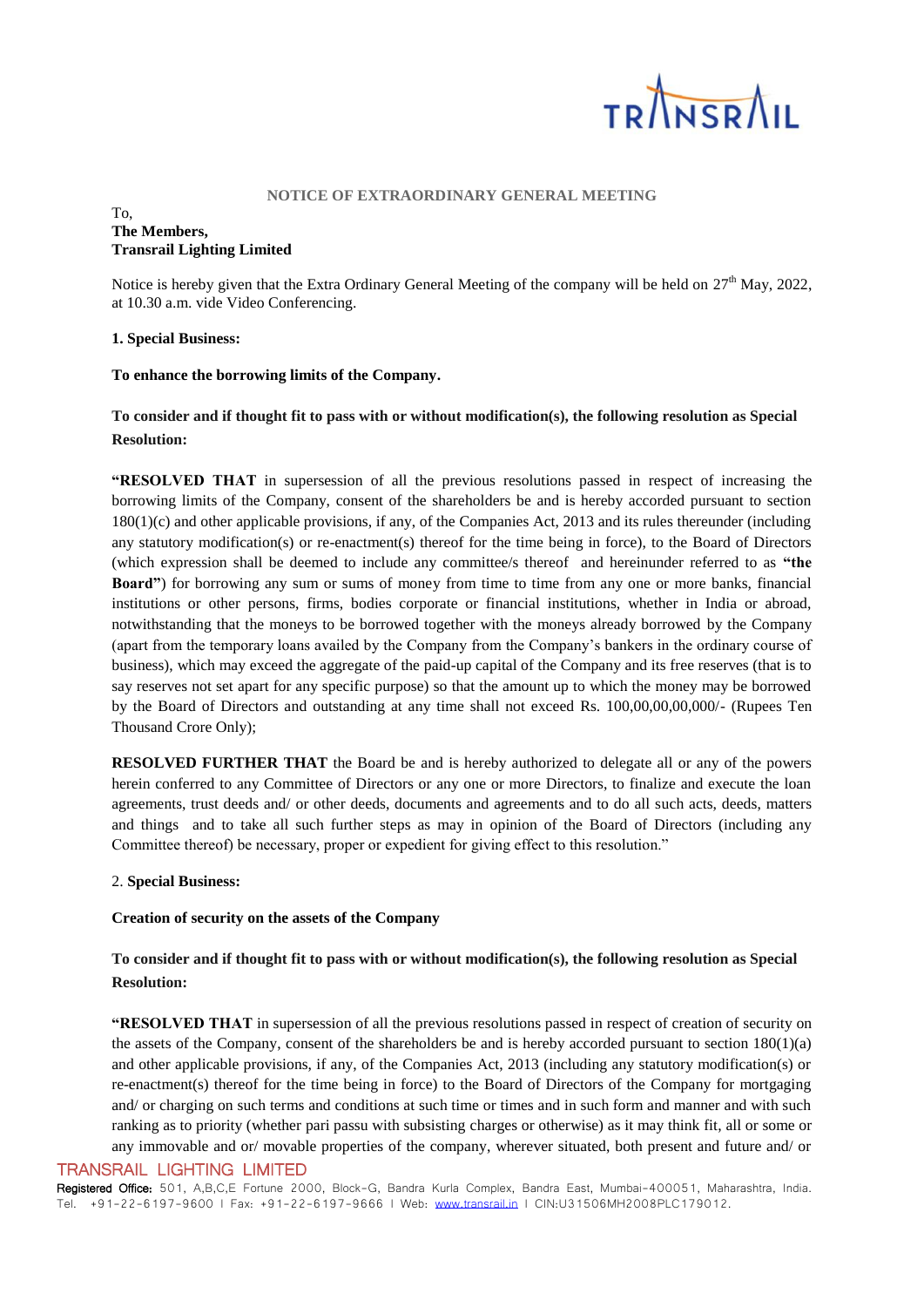

the whole or substantially the whole of the company's one or more undertaking or all the undertakings, including the present and/ or future properties, whether movable or immovable, comprised in any undertaking or undertakings of the company as the case may be, in favour of the lender(s) including debenture trustees for the holders of the debentures that may be issued whether privately placed/ to be placed with the financial institutions, banks, bodies corporate and others with power to the lender(s) or debenture-trustees to take over the management of the business and concern of the Company in certain events and upon the terms and conditions decided/ to be decided by the Board of Directors of the Company, together with interest thereon or additional interest, cumulative interest, liquidated damages, remuneration of debenture-trustees, if any, premium, if any, on redemption/ pre-payment costs, charges, expenses and all other moneys payable by the company to the lender(s) or debenture trustees and to the holders of debentures/ bonds in terms of the availment of loans or issue of the said debentures/ bonds subject to the maximum amount of Rs. 100,00,00,00,000/- (Rupees Ten Thousand Crores Only) including the charges subsisting;

**RESOLVED FURTHER THAT** the Board be and is hereby authorized to delegate all or any of the powers herein conferred to any Committee of Directors or any one or more Directors, to finalize and execute the loan agreements, trust deeds and/ or other deeds, documents and agreements and to do all such acts, deeds, matters and things and to take all such further steps as may in opinion of the Board of Directors (including any Committee thereof) be necessary, proper or expedient for giving effect to this resolution."

**By Order of the Board**

**For Transrail Lighting Limited**

**Sd/-**

**Date: 05.05.2022 Gandhali Upadhye Place: Mumbai GM- Legal & Company Secretary**

TRANSRAIL LIGHTING LIMITED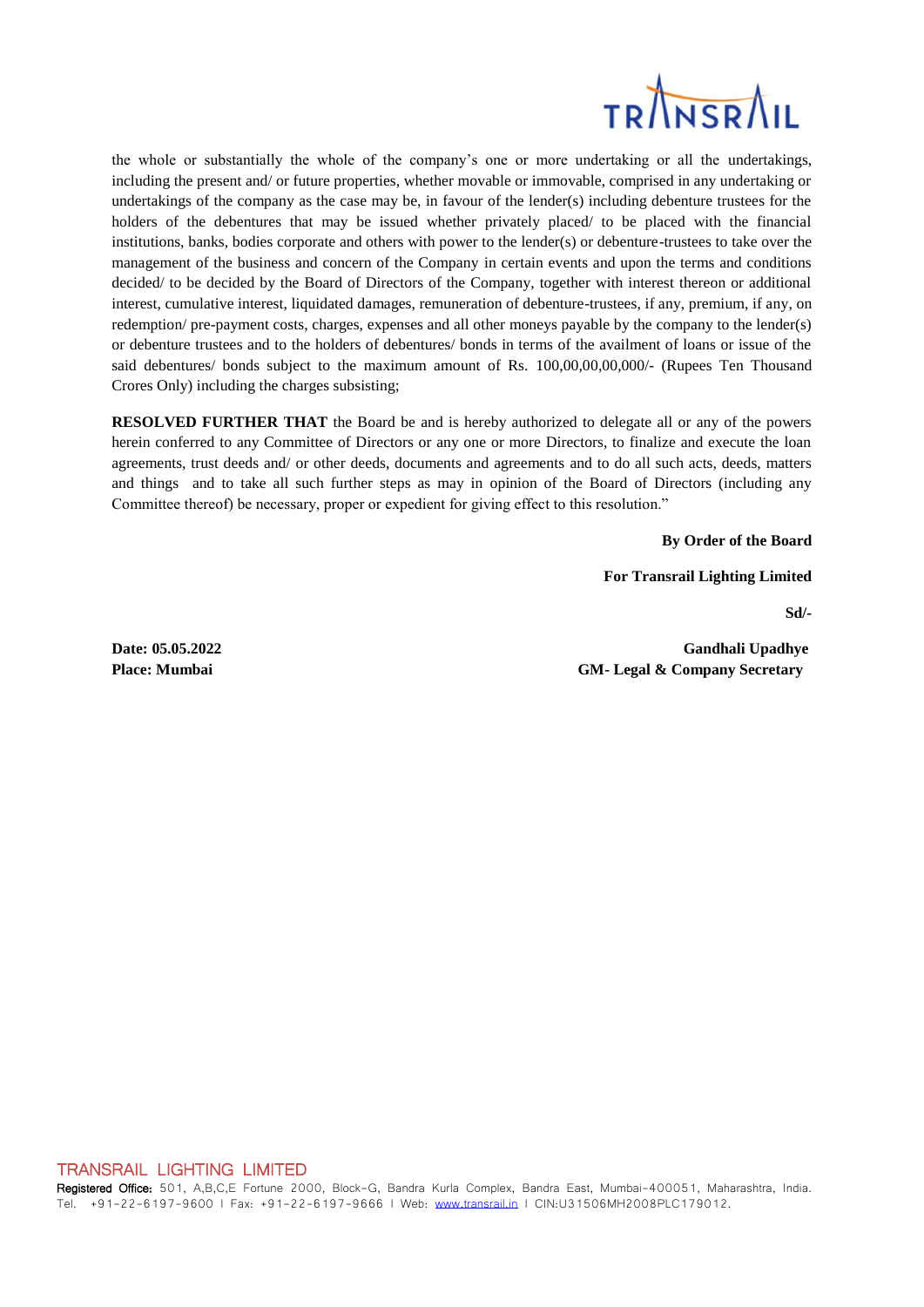

## **EXPLANATORY STATEMENT PURSUANT TO SECTION 102(1) OF THE COMPANIES ACT, 2013**

The following Explanatory Statements as required under Section 102(1) of the Companies Act, 2013 sets out all material facts relating to the business mentioned in the Notice of the Extraordinary General Meeting.

**Item No. 1:** Pursuant to the provisions of Section 180(1)(c) of the Companies Act, 2013, the members at their Annual General Meeting held on 14<sup>th</sup> September, 2018, had approved the existing borrowing limits for the Company upto Rs. 6,000 crores. However, considering the business plans and the growing fund requirements of the Company, it is proposed to increase the existing borrowing limit of the Company from Rs. 6,000 crores to Rs. 10,000 crores. The approval of the members is sought pursuant to Section 180(1)(c) of the Companies Act, 2013 and rules made thereunder.

The Board recommends the above special resolution for your approval.

No Director or any of the Key Managerial Personnel of the Company or their relatives are, directly or indirectly, concerned or interested in the Resolution.

**Item No. 2:** As explained above consequent to increase in the borrowing limits of the Company it would be necessary to revise the approval for creation of charge on properties of the Company given by the members in their Annual General Meeting held on  $14<sup>th</sup>$  September, 2018, pursuant to the provisions of Section 180(1)(a) of the Companies Act, 2013. The current approved limit is Rs. 6,000 crores and it is proposed to increase the existing limits from Rs.6, 000 crores to Rs. 10,000 crores. Creation of security on the assets of the Company which may mean or include whole or substantially the whole of undertaking of the Company, requires consent of shareholders. Accordingly, matter has been put forward for members' approval.

The Board recommends the above special resolution for your approval.

No Director or any of the Key Managerial Personnel of the Company or their relatives are, directly or indirectly, concerned or interested in the Resolution.

**By Order of the Board**

**For Transrail Lighting Limited**

**Sd/-**

**Date: 05.05.2022 Gandhali Upadhye Place: Mumbai GM- Legal & Company Secretary**

#### TRANSRAIL LIGHTING LIMITED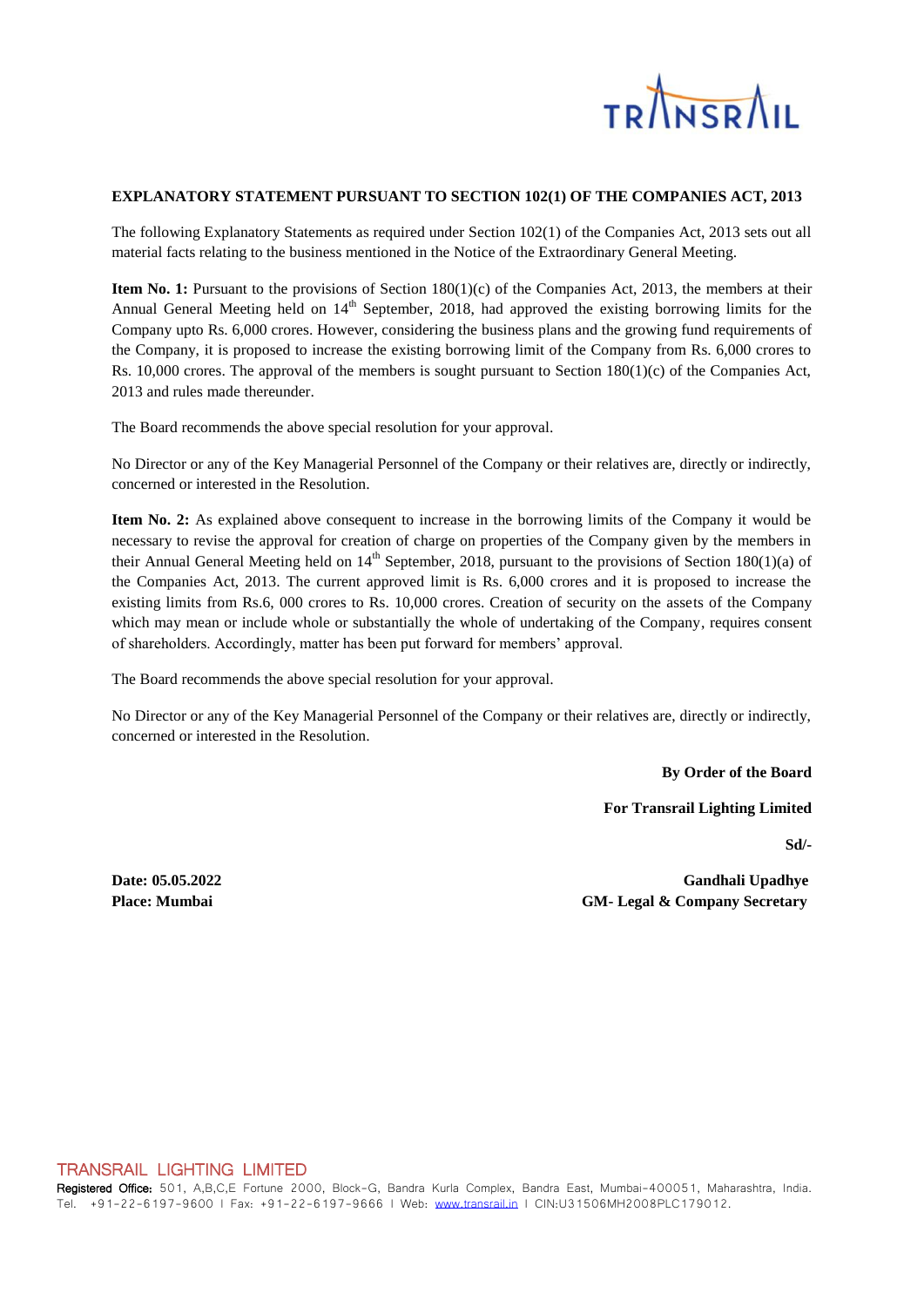

NOTES-

1. In view of continuing COVID-19 pandemic, the Ministry of Corporate Affairs ('MCA'), Government of India, permitted conduct of General Meetings through video conferencing (VC) or other audio visual means (OAVM) and dispensed personal presence of the members at the meeting vide its circular No. 14/2020 dated April 8, 2020, Circular No.17/2020 dated April 13, 2020, Circular No. 22/2020 dated June 15, 2020, Circular No. 33/2020 dated September 28, 2020, Circular No. 39/2020 dated December 31, 2020, Circular No. 10/ 2021 dated June 23, 2021 and Circular No. 20/2021 dated December 8, 2021 and prescribed the specified procedures to be followed for conducting the General Meetings through VC/OAVM. The deemed venue for the meeting shall be registered office of the Company 501 A,B,C,E Fortune 2000,Block G Bandra Kurla Complex, Bandra East Mumbai MH 400051, India

In compliance with the provisions of the Companies Act, 2013 ("Act"), and MCA circulars, the Extraordinary General Meeting (EGM) of the members will be held through video conferencing ('VC') or other audio visual means ('OAVM'). Hence, Members can attend and participate in the EGM through VC/ OAVM only. The members can join the meeting at the link:-

#### [https://teams.microsoft.com/l/meetup-](https://teams.microsoft.com/l/meetup-join/19:meeting_MTBlMjJiODUtNTk2ZS00OTBlLWI5Y2MtNThkYmNlNjBhODAw@thread.v2/0?context=%7B%22Tid%22:%22f53f0c91-1c65-4436-b359-446e00e47e8b%22,%22Oid%22:%22fee68f33-a24f-4cfd-a2c0-96e167c258de%22%7D)

[join/19:meeting\\_MTBlMjJiODUtNTk2ZS00OTBlLWI5Y2MtNThkYmNlNjBhODAw@thread.v2/0?context=](https://teams.microsoft.com/l/meetup-join/19:meeting_MTBlMjJiODUtNTk2ZS00OTBlLWI5Y2MtNThkYmNlNjBhODAw@thread.v2/0?context=%7B%22Tid%22:%22f53f0c91-1c65-4436-b359-446e00e47e8b%22,%22Oid%22:%22fee68f33-a24f-4cfd-a2c0-96e167c258de%22%7D) [%7B%22Tid%22:%22f53f0c91-1c65-4436-b359-446e00e47e8b%22,%22Oid%22:%22fee68f33-a24f-4cfd](https://teams.microsoft.com/l/meetup-join/19:meeting_MTBlMjJiODUtNTk2ZS00OTBlLWI5Y2MtNThkYmNlNjBhODAw@thread.v2/0?context=%7B%22Tid%22:%22f53f0c91-1c65-4436-b359-446e00e47e8b%22,%22Oid%22:%22fee68f33-a24f-4cfd-a2c0-96e167c258de%22%7D)[a2c0-96e167c258de%22%7D](https://teams.microsoft.com/l/meetup-join/19:meeting_MTBlMjJiODUtNTk2ZS00OTBlLWI5Y2MtNThkYmNlNjBhODAw@thread.v2/0?context=%7B%22Tid%22:%22f53f0c91-1c65-4436-b359-446e00e47e8b%22,%22Oid%22:%22fee68f33-a24f-4cfd-a2c0-96e167c258de%22%7D)

- 2. If there is any change in the link, the same shall be available at the website of the Company at [www.transrail.in](http://www.transrail.in/)
- 3. The members can contact any of the concerned personnel from the IT Department of the Company i.e. Mr. Rahul Salvi at [rahul.salvi@transraillighting.com](mailto:rahul.salvi@transraillighting.com) and/ or 9820104822 or Mr. Bhavik Dangodra at [bhavik.dangodra@transraillighting.com](mailto:bhavik.dangodra@transraillighting.com) and/ or 9601717957 regarding any query/assistance for participation in the AGM through VC/OAVM.
- 4. Since this EGM is being held pursuant to the MCA Circulars through VC/OAVM, where physical attendance of Members has been dispensed with. Accordingly, the facility for appointment of proxies by the Members will not be available for this EGM and hence the Proxy Form and Attendance Slip are not annexed to this Notice.
- 5. Members can login and join 15 (fifteen) minutes prior to the schedule time of meeting and window for joining shall be kept open till the expiry of 15 (fifteen) minutes after the schedule time.
- 6. Members attending the EGM through VC/OAVM shall be counted for the purpose of reckoning the quorum under Section 103 of the Act.
- 7. The explanatory statement pursuant to Section 102(1) of the Act, which sets out details relating to Special Businesses at the meeting, is annexed hereto.

#### TRANSRAIL LIGHTING LIMITED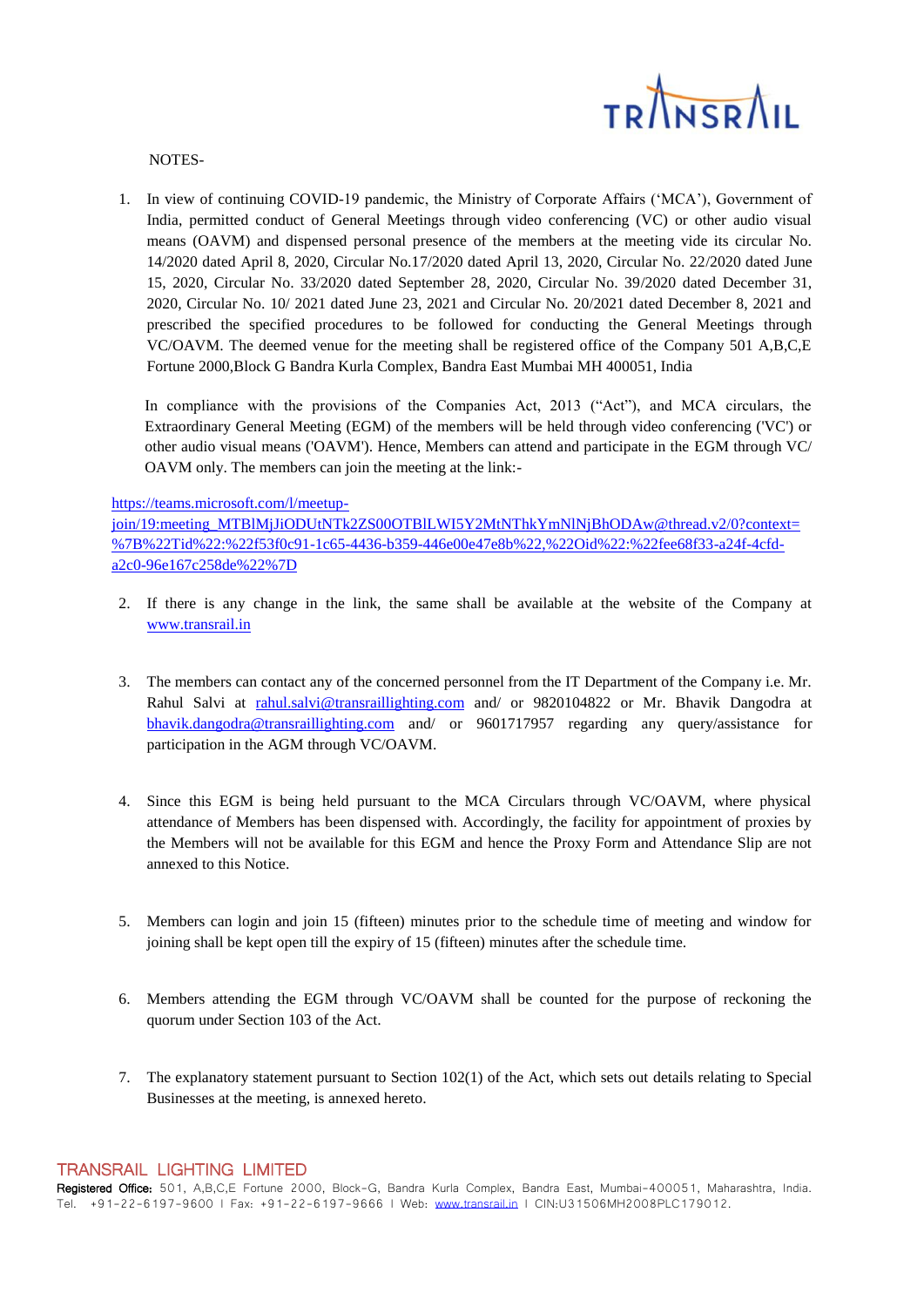

- 8. Institutional/Corporate members are encouraged to attend and vote at the meeting through VC/OVAM. We also request them to send, a duly certified copy of the Board Resolution authorizing their representative to attend the EGM through VC/OAVM
- 9. In case of Joint Holders attending the EGM, only such Joint Holder whose name appear first in the order of names will be entitled to vote.
- 10. Only bona fide members of the Company whose name appear first on the Register of Members, will be permitted to attend the meeting through VC/OAVM. Please note that, members' questions/queries will be answered during the meeting or subsequently via email. The Company reserves its right to take all necessary steps as may be deemed necessary to restrict non-members from attending the meeting.
- 11. Members who have not registered their e-mail address are requested to register the same in respect of shares held in electronic form with the Depository through their Depository Participant(s) and with the RTA of the Company.
- 12. The Voting shall be conducted via show of hands during the meeting unless a demand for poll is made by any member in accordance with section 109 of the Companies Act 2013. In case the Poll on any item is required, then the members shall cast their vote on the resolution item only by sending email at [gandhali.upadhye@transraillighting.com](mailto:gandhali.upadhye@transraillighting.com) through their email addresses registered with the Company.
- 13. The Register of Directors and Key Managerial Personnel and their Shareholding maintained under Section 170 of the Act and the Register of Contracts or Arrangements in which the Directors are interested maintained under Section 189 of the Act will be available for inspection by the Members in electronic mode during the AGM. Members who wish to seek inspect, may send their request through an email at gandhali.upadhye@transraillighting.com up to the date of AGM.
- 14. In compliance with the provisions of MCA vide its above mentioned Circulars, Notice of the EGM is being sent through electronic mode to those Members whose email IDs are available with the Company/Depositories/RTA.
- 15. Since the EGM will be held through VC/OAVM, the Route Map is not required to be annexed in this to the Notice.
- 16. Please note that Participants Connecting from Mobile Devices or Tablets or through Laptop connecting via Mobile Hotspot may experience Audio/Video loss due to Fluctuation in their respective network. It is therefore recommended to use Stable Wi-Fi or LAN Connection to mitigate any kind of aforesaid glitches and Members are encouraged to join the Meeting through Laptops with Google Chrome for better experience. Further, Members will be required to allow Camera and use Internet with a good speed to avoid any disturbance during the meeting.

TRANSRAIL LIGHTING LIMITED